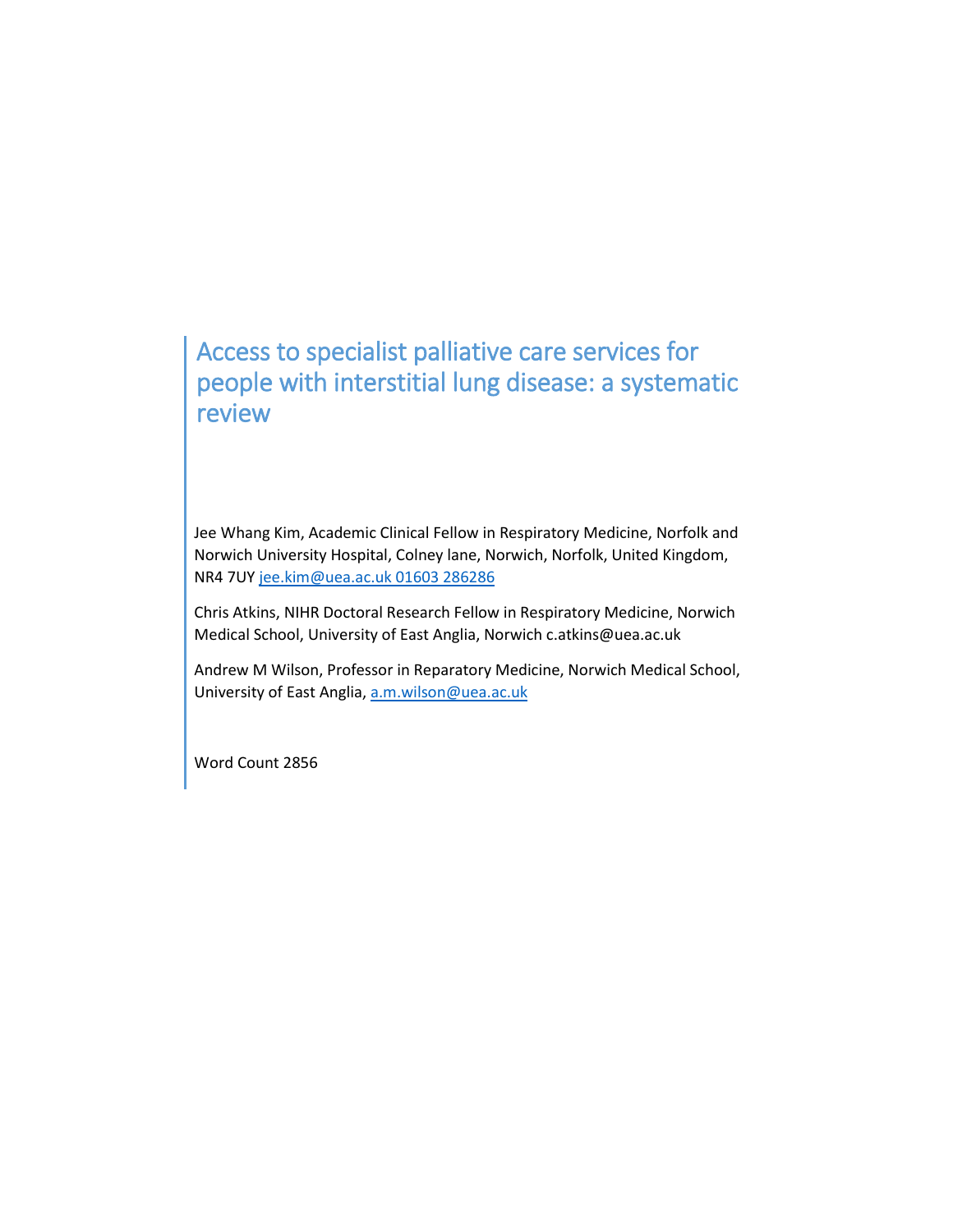# Access to specialist palliative care services for people with interstitial lung disease: a systematic review

JW Kim, Academic Clinical Fellow in Respiratory Medicine, Norfolk and Norwich University Hospital, [jee.kim@uea.ac.uk](mailto:jee.kim@uea.ac.uk)

C Atkins, NIHR Doctoral Research Fellow in Respiratory Medicine, Norwich Medical School, University of East Anglia, c.atkins@uea.ac.uk

AM Wilson, Professor in Reparatory Medicine, Norwich Medical School, University of East Anglia, a.m.wilson@uea.ac.uk

# Abstract

*Background*: Current guidelines recommend palliative care based on individual needs for patients with idiopathic pulmonary fibrosis (IPF). However, patients with interstitial lung disease (ILD) are less likely to receive specialist palliative care services compared with patients with malignant disease. The aim of this review is to summarise recent studies addressing barriers to referring patients to specialist palliative care services. *Methods:* PubMed, Embase, Medline and Web of Science were reviewed to identify relevant publications. Studies were selected if they examined the frequency of specialist palliative care referral and/or addressed issues surrounding access to palliative care services for patients with ILD. *Results*: Ten studies with a total of 4073 people with ILD, 27 caregivers, and 18 healthcare professionals were selected and analysed. Frequency of palliative care referrals ranged from 0% to 38%. Delay in palliative care referrals and end-of-life decisions, patients' fear of talking about the future, prognostic uncertainty, and confusion about the roles of palliative care were identified as barriers to accessing palliative care services. *Conclusion*: Further research should concentrate on the early identification of patients who need specialist palliative care possibly with establishment of criteria to trigger referral ensuring that referrals are also based on patient's needs

**Keywords:** idiopathic pulmonary fibrosis, interstitial lung disease, palliative care, supportive care, endof-life

## Introduction

Interstitial lung diseases (ILDs) have a significant detrimental impact on patients' independence and mental well-being. Idiopathic pulmonary fibrosis (IPF), the most common form of ILD, is a life-limiting condition that causes 5000 deaths each year, and the incidence is increasing in the UK (1, 2). Despite emerging new therapies, notably pirfenidone and nintedanib, IPF remains a progressive and incurable disease for the majority of patients who are not suitable for lung transplantation. Management involves mostly supportive measures, including pulmonary rehabilitation, oxygen therapy and the treatment of acute exacerbations (3). The median survival length of IPF patients is 2 to 5 years, which is comparable with that of malignant lung diseases (4, 5). Non-IPF fibrotic ILD also carries a poor prognosis (6). New antifibrotic agents do not reverse existing fibrosis and there are no effective treatments for end stage disease.

ILD patients report impaired quality of life secondary to poorly controlled symptoms, including breathlessness, coughing, sleep disturbances, and exhaustion (7). The physical symptoms frequently result in emotional stress, including depressed mood, fear, frustration and anger (8, 9). Compared with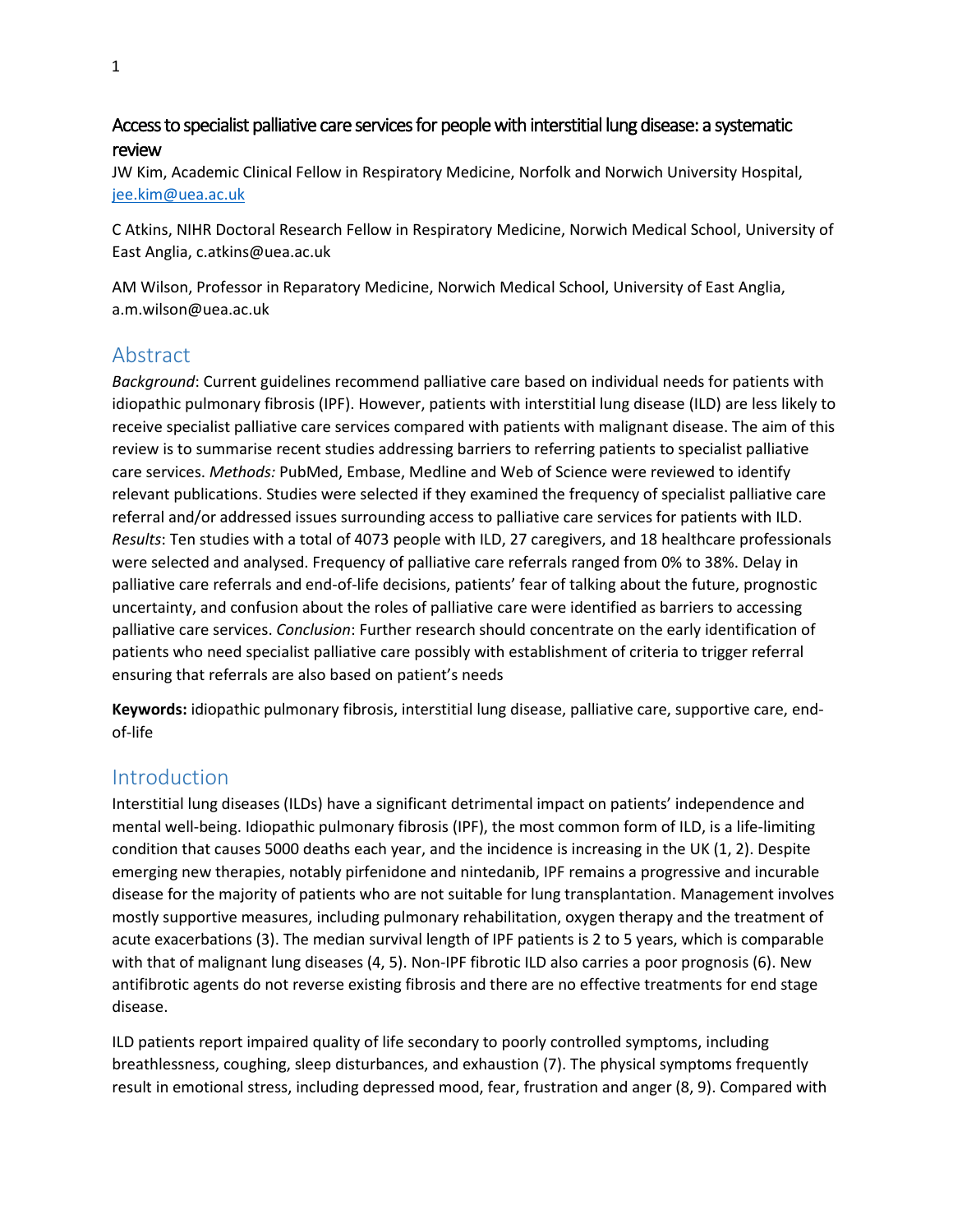lung cancer patients, patients with ILD have a high symptom burden with breathlessness and cough being the most prevalent (10, 11).

Palliative care aims to improve patients' quality of life by reducing suffering and supporting spiritual and psychological needs. Several studies have shown that specialist palliative care significantly improves quality of life in patients with malignant diseases and with non-cancer respiratory diseases (12, 13). In addition to symptomatic benefits, early integrated palliative care is associated with improved survival in advanced cancer patients (14). Palliative care services improve patients' quality of life and facilitate better symptom management in patients with non-malignant diseases (13). Current guidelines recommend palliative care in conjunction with disease-focused care based on individual needs for patients with IPF (15, 16). However, ILD patients are less likely to receive specialist palliative care services compared with patients with malignant lung diseases (11). Specialist palliative care refers to the care provided by professionals who have undergone recognised specialist palliative care training and who are members of specialist palliative care team whereas generalist palliative care refers to the care provided by other healthcare professionals (17, 18).

Patients' access to a specialist palliative care team is often dependent on the physician's judgement in the absence of automatic referral systems. Focusing on intervention without addressing the barriers to referring patients to specialist palliative care services may not be successful in improving palliative care access, leaving the majority of patients without access to palliative care services. This study aimed to explore current evidence of the utilisation of palliative care services in the management of interstitial lung disease by examining (1) specialist palliative care referral rates, (2) timing of referrals and (3) barriers and facilitators to specialist palliative care referrals. Previous reviews have considered symptom prevalence and symptom control in ILD, and palliative care in non-malignant lung conditions (10, 19, 20). Therefore, we wished to focus on access to specialist palliative care services in management of ILD.

## **Methods**

#### Study design

The systematic review is registered with PROSPERO, registration number: CRD42017077494. We followed Cochrane methodology Version 5.1.0 (21) and PRISMA reporting standards (22). The initial search was conducted between August 2017 and September 2017 and an update search was conducted in June 2018.

#### Entry criteria

Studies were included if (1) they examined people with a labelled diagnosis of any form of interstitial lung disease without necessarily making any reference to diagnostic criteria (2) discussed barriers, facilitators or issues about accessing palliative or supportive care. Both qualitative and quantitative studies were considered. Studies reporting the views and behaviours of relatives of people with interstitial lung disease and health care professionals were considered. Review articles, conference abstracts, case studies, comments and editorials were excluded. Manuscripts written in non-English language were also excluded (Table 1).

#### Search strategy

Four electronic databases (PubMed, Embase, Medline, and Web of Science) were reviewed to identify relevant publications. They were chosen as they encompass the majority of the medical literature. Grey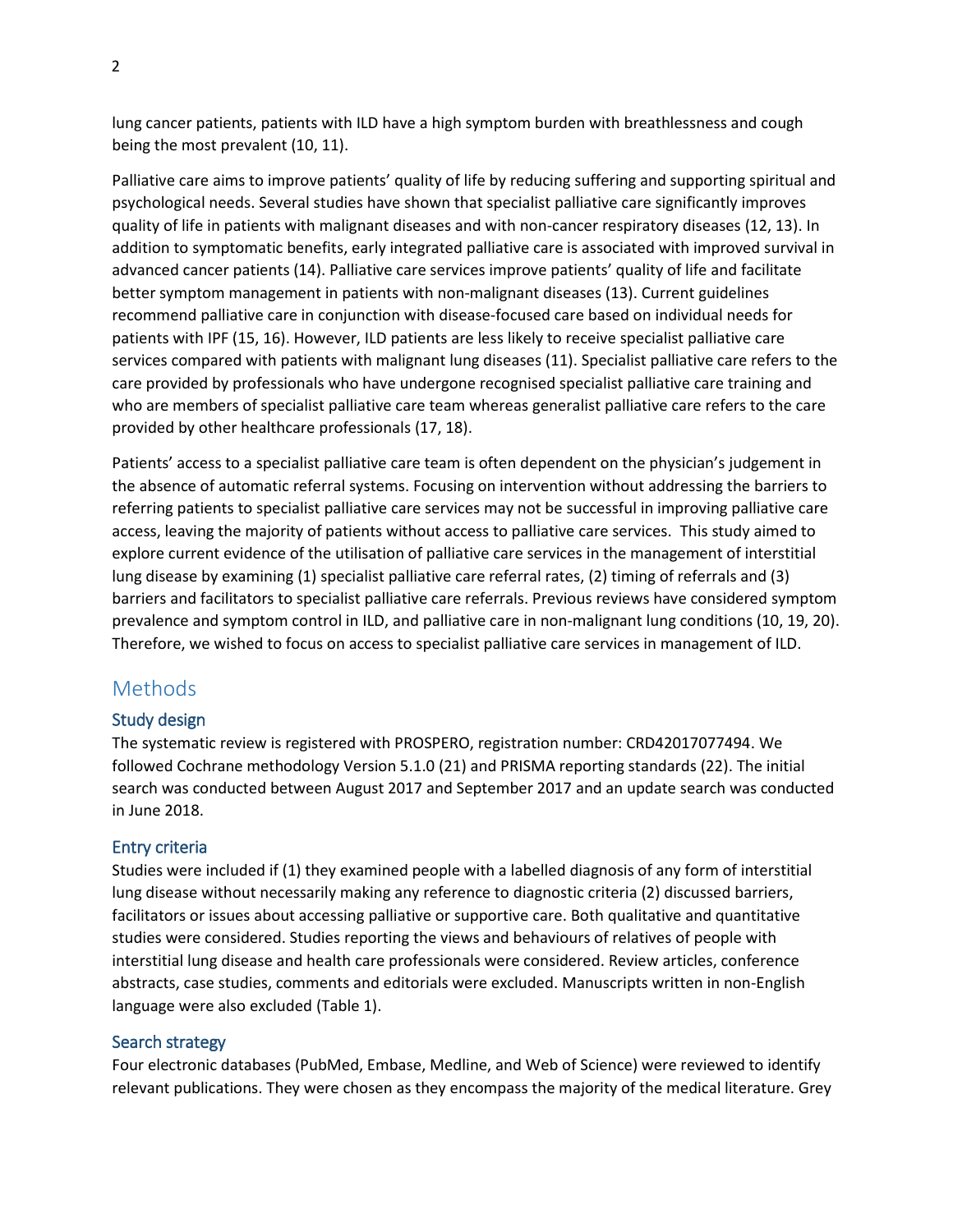literature was not searched. Search terms included ("Lung Diseases, Interstitial"[Mesh], "interstitial lung disease" OR "interstitial lung diseases" OR "interstitial pneumonia" OR "interstitial pneumonias" OR "idiopathic pulmonary fibrosis" OR "pulmonary fibrosis" OR "fibrotic lung" OR "usual interstitial pneumonia") combined with ("Palliative Care"[Mesh] OR "Terminal Care"[Mesh] OR "palliative" OR "palliation" OR "end of life" OR "end-of-life" OR "terminal care" OR "supportive care" OR "hospice care"). We screened the reference lists and citations of relevant studies to identify additional studies and searched for studies referencing the identified articles.

### Data collection and quality assessment

The search results were screened independently by two reviewers (JK and CA). Any disagreement was resolved by a third party (AMW). Data were extracted independently by two reviewers (JK and CA) using a structured data extraction form. Any disagreement was resolved by discussion. Quality assessment was performed by two reviewers (JK and CA). The Newcastle-Ottawa scale adapted for cross-sectional studies was used for quality assessment of quantitative studies (23). It scores studies out of 10 by assessing the quality of study in three domains: selection (maximum five stars), comparability (maximum two stars), and outcome (maximum three stars). Qualitative studies were assessed using the Critical Appraisal Skills Programme (CASP) Qualitative Checklist (24). It entails 10 questions encompassing topics of validity, results, and value of study.

## Results

## Characteristics of the studies

The search identified 645 publications with 37 full text articles reviewed. Of 37, ten studies were selected (figure 1). Of these, eight studies involved ILD patients or caregivers of ILD patients. Two studies not specific to ILD population were also included as they included people with ILD (25, 26). Two studies were qualitative, and the remaining studies were quantitative. In this review, narrative analysis was used given the heterogeneity of the included studies. Table 2 describes the characteristics of the included studies. Most the studies were based in the USA or in Scandinavia with one study evaluating carers and healthcare professionals from Northern Ireland.

### Quality assessment

Convenience sampling was used in both of the qualitative studies, therefore there may have been a selection bias. Data were analysed using thematic analysis of semi-structured interviews and focus groups. In both studies, there was no discussion whether number of focus groups and interviews were sufficient to reach data saturation.

The quality of the eight quantitative studies ranged from four to six stars (Table 3). All eight studies were retrospective in nature, with the potential for record bias. The majority of the studies were of a small sample size although two studies reviewed large databases; the sample size ranged from 13 to 3166 people. Three of the studies including people in an intensive care setting and are therefore not likely to be generalizable to the ILD community as a whole. Five studies defined the provision of palliative care based on database records. However only one of those studies reported the validity of those database records (11). Three studies did not report the prevalence of any comorbidities,(11, 27, 28) and one study reported the prevalence of cancer but no other comorbidities (29). Five studies involved data from deceased IPF or ILD patients. However, only one of these studies examined the cause of death (30).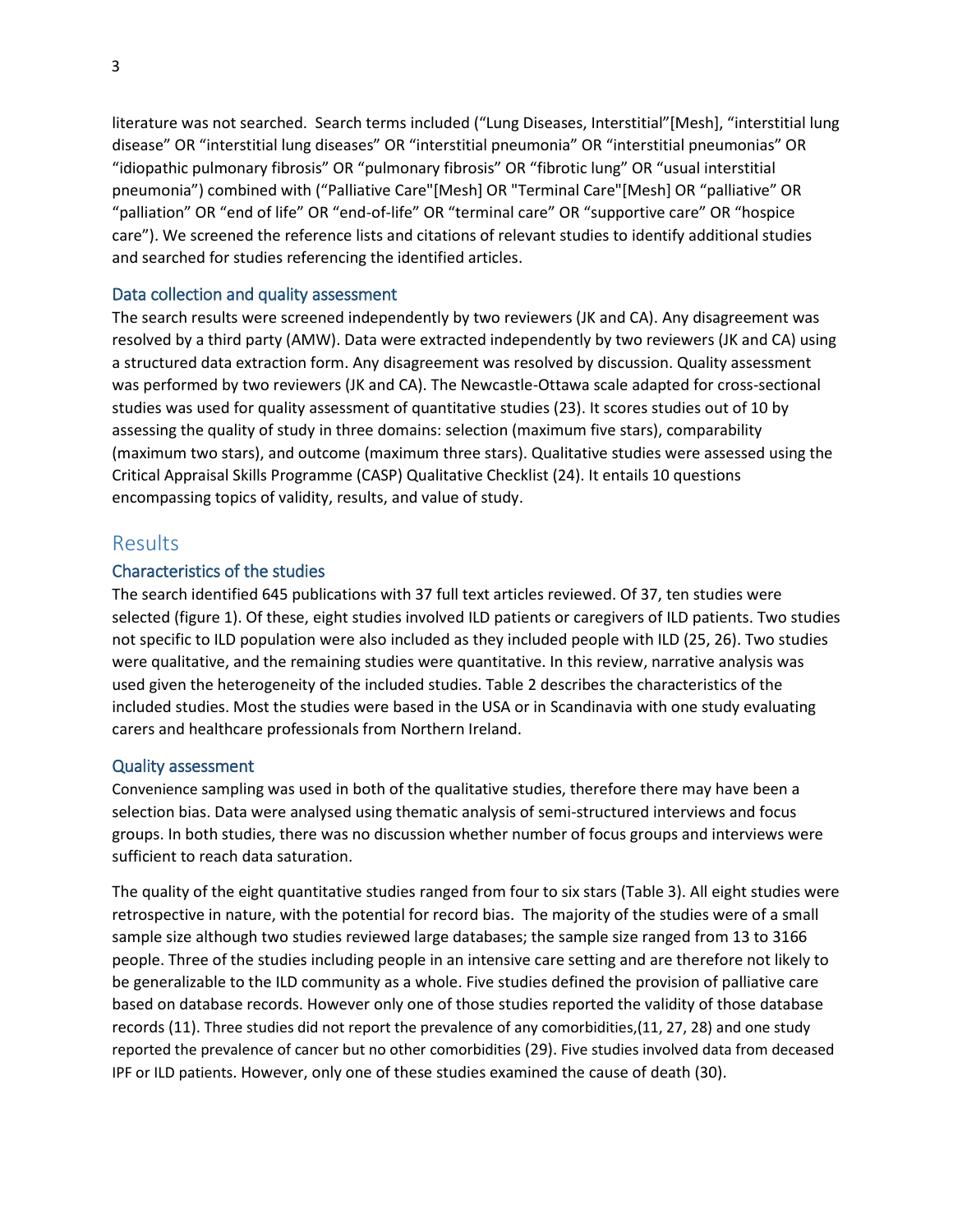## Referral rates

The frequency of specialist palliative referrals ranged from 0% to 38% (26, 27, 29-32). Bajwah et al. reported that of 38% of patients received palliative care input, only four (9%) had access to both hospital and community palliative care services (31). Two studies explored palliative care access for ILD patients compared with lung cancer patients (11, 28). In both studies, there was no statistically significant difference in specialist palliative care referral rate for consultation between ILD patients and lung cancer patients.

## Timing of referral

One study described a correlation between the time of palliative care referral and the time of death (r=0.99; p<0.001) (27). In this study, only 13.7% of patients received referrals, and 71% of these referrals were made in the last month of life, suggesting that the referrals are late in the disease course.

Rajala et al. described significant delays in end-of-life care decisions; with 32% having documented endof-life decisions (30). A total of 74% of end-of-life decisions were made in the last 3 days of life. Lifeprolonging treatments such as antibiotics (66%) or non-invasive ventilation (29%) were frequent during the last week of life, and 25 (42%) patients had laboratory tests during the last 24 hours of life (30).

Deaths of ILD patients were more likely to be 'unexpected' compared with lung cancer patients (15% vs. 4%, p<0.001) and end-of-life discussions with patients and their families were less likely to occur (41% vs. 59%, p<0.001 and 52% vs. 73%, p<0.001) (11).

### **Barriers**

Hesitancy to engage in palliative care due to fear of talking about the future, the wish to focus on positive aspects, prognostic uncertainty, and confusion about the roles of palliative care were observed as barriers (25, 33). Palliative care referrals were negatively associated with Hispanic race in a US database review (29).

### **Facilitators**

Patients who received palliative care team input had more ILD specialist centre visits than patients who did not (27). The author suggested that patients who had more clinic visits had more opportunities to establish rapport with health care professionals, facilitating the discussion of palliative care options and subsequent arrangement of a formal palliative care referral. Older age, urban teaching hospital settings, and "do not resuscitate" (DNR) status were associated with increased palliative care access for patients with IPF undergoing mechanical ventilation in the USA (29).

# Discussion and future perspectives

Reviewing the available literature on palliative care for ILD confirmed a low percentage referral to specialist palliative care services and also a late referral with many people being referred in the late stage of their disease. Our review identified that the main barriers to referral to palliative care included attitudes to palliative care from both patients and healthcare practitioners, difficulty estimating prognosis, as well as circumstantial factors. Despite thorough searching, our findings are based on limited data as we only identified ten papers. This highlights the research need in this area given the importance of ensuring people with ILD have appropriate access to specialist palliative care services.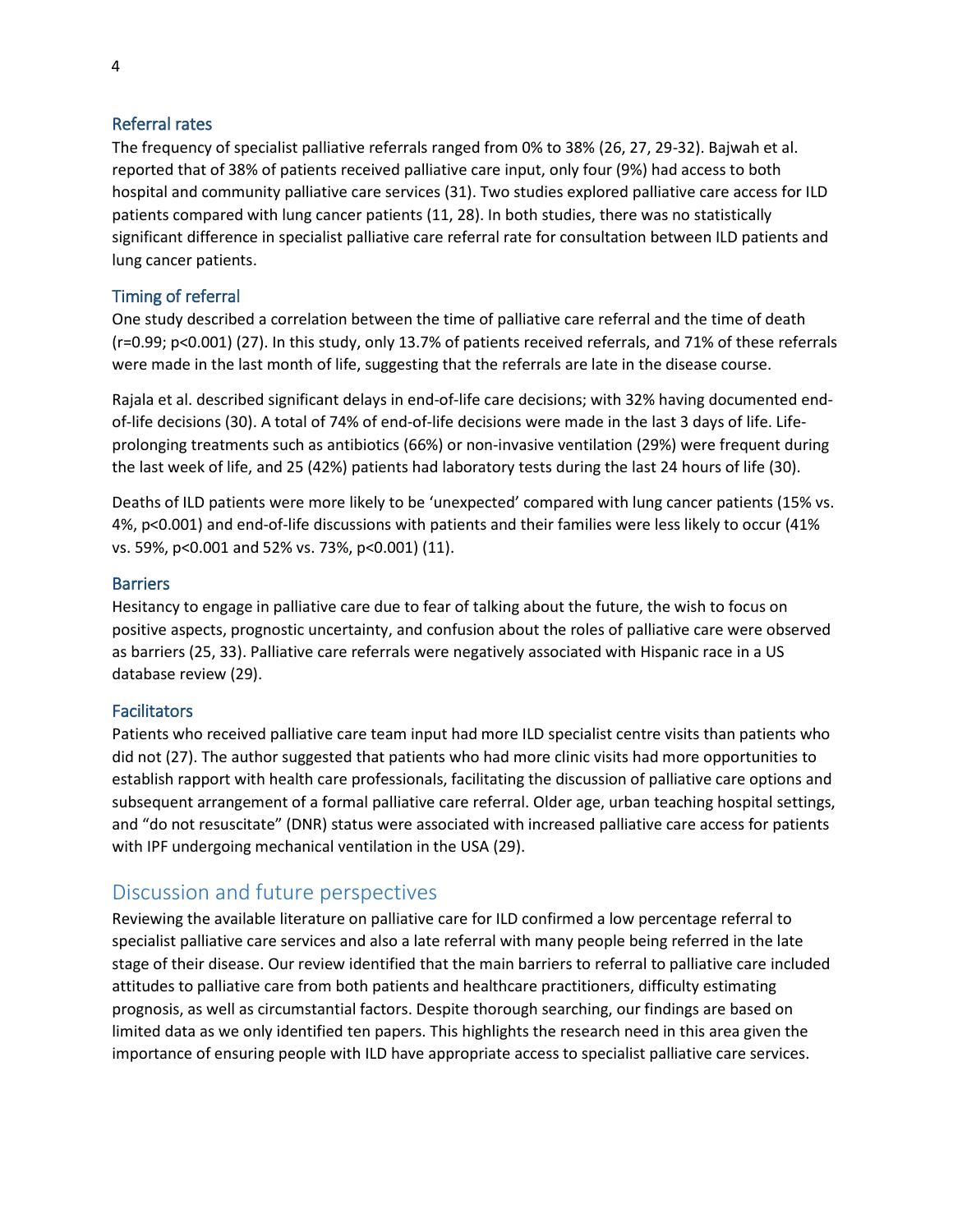The low referral rate data presented in this review are in keeping with the findings of the British Thoracic Society interstitial lung disease registry, which previously demonstrated that only half of centres assessed palliative care needs at each clinic visit, and that only 3% of patients referred at first visit (34). Low referral rates and late referrals to specialist palliative care team have been observed in the management of COPD patients compared with people with heart failure, severe dementia or cancer (35). A literature review of qualitative studies on different chronic conditions described that most people with advanced lung diseases did not perceive their condition as life-threatening (36). From our search, there are no published data reporting specialist palliative care referral patterns for ILD patients compared with people with other non-malignant chronic conditions. A further study on this topic may help us to understand unknown barriers.

The death of people with ILD were more likely to be "unexpected" compared to those with cancer and, concurrent life-prolonging treatment and end-of-life treatment was frequent, suggesting physician's potential struggle in identifying patient reaching the end of life (30). Previous studies have reported that prognostication difficulties due to unpredictable disease trajectory form a barrier to providing adequate specialist palliative care services to patients with non-malignant conditions (37). One qualitative study described how health care professionals have difficulties in deciding the optimal time to make specialist palliative care referrals when the prognosis is uncertain (25). In contrast with other chronic respiratory conditions such as COPD, bronchiectasis and asthma, which have an episodic pattern with exacerbations and frequent near full recovery, people with ILD and in particular IPF have more of a steady prognosis and rarely recover from exacerbations. It is therefore surprising that we identified difficulty in estimating prognosis to be a key barrier for ILD patients.

Improving accuracy of prognostication may improve confidence of physicians in deciding to refer to palliative services, as well as allowing patients and families to plan for the future (38).However, palliative services should be provided based on patients' needs rather than an arbitrary estimated life expectancy (39). Physician decision aids such as the Need Assessment Tool: Interstitial Lung Disease (NAT-ILD) (40) may be helpful. However, even with the NAT-ILD, time constraints and inadequate skills for exploring non-medical aspects have been shown to be barriers to palliative care referral. Automatic referral systems based on pre-defined criteria have been proposed for cancer patients (41, 42). Such systems could be adopted for ILD patients, and, for example, commencing long-term oxygen therapy (LTOT), or other criteria to trigger referral could be established. Standardised criteria can regulate access to specialist palliative care. Robust studies have been conducted and implemented in oncology and further research might adopt successful strategies performed in other specialties.

Our review highlighted the poor understanding of the roles of palliative medicine by patients and healthcare professionals. Despite increasingly integrated palliative care services, patients' perceptions of palliative care have not changed considerably (43). There is a common misconception that palliative care is equivalent to end-of-life care. This misconception has led to negative perceptions of palliative care associating it with the loss of hope and dying. Patients receiving life-prolonging or curative treatment fear that they may be abandoned by physicians if they require palliative care (44). This fear is not limited to patients. Physicians also fear that the introduction of palliative care may destroy patients' hope (44). Barriers observed when providing palliative care for lung transplant candidates reflects a misconception and poor understanding of the roles of palliative medicine (44). Palliative care referrals should be based on patients' needs, and lung transplant candidates should not be disadvantaged in their access to palliative care services, as transplant candidates also have palliative care needs (45).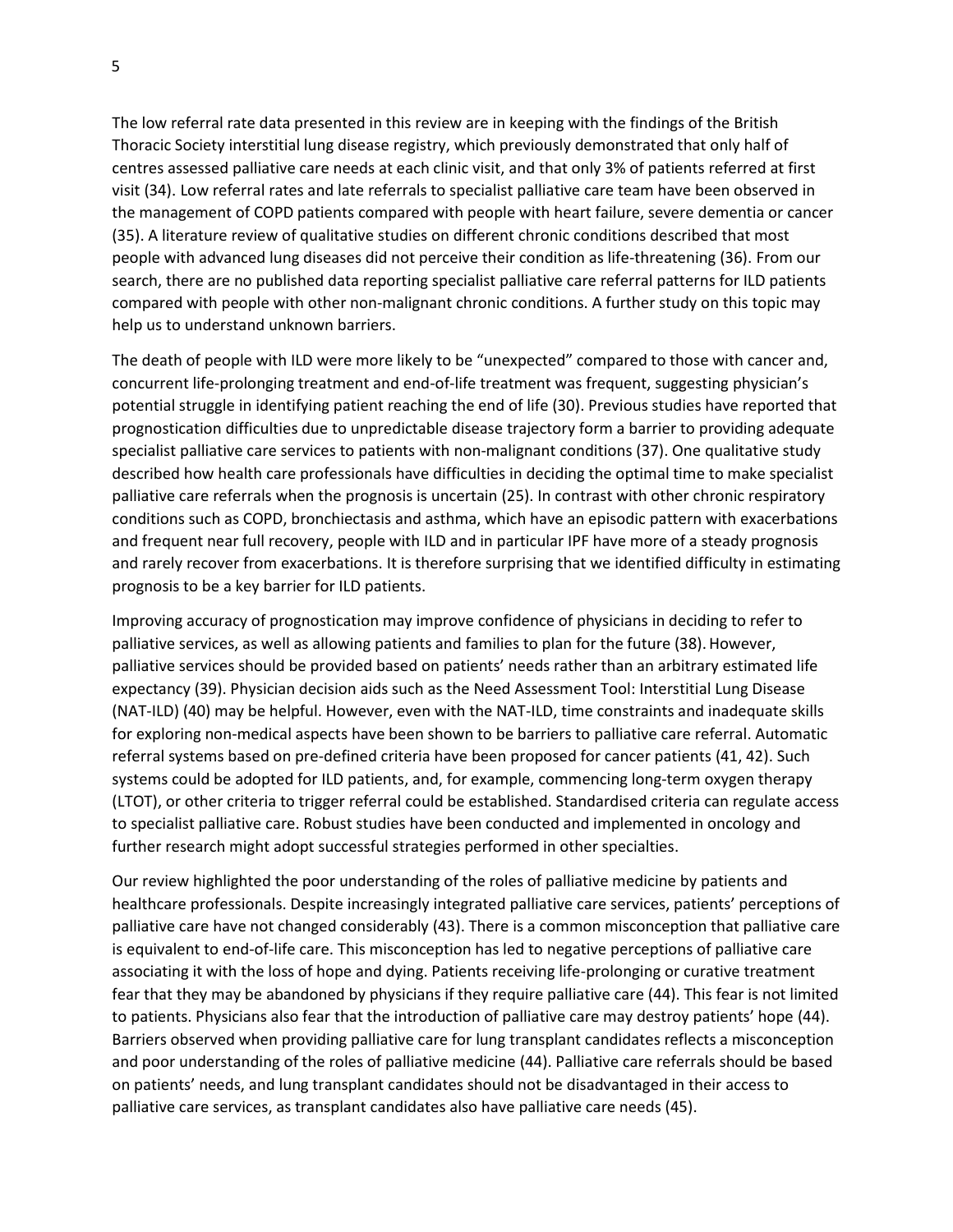The physician's understanding of palliative medicine could be enhanced by expanding collaboration between ILD specialists and specialist palliative care teams via joint clinics, MDT meetings, and educational meetings. In addition to the gap in understanding of the roles of palliative care, one qualitative study identified that there were issues surrounding inadequate knowledge and experience in the management of ILD patients among non-ILD specialists including specialist palliative care team (46). This reflects the necessity to provide additional support to both respiratory and palliative care teams in the decision making and management of ILD patients. Additionally, increasing exposure to palliative medicine in medical school can introduce the importance of integrated palliative care to medical students at an early stage of their career (47).

Urban teaching hospitals setting was associated with better palliative care services (48). Teaching hospitals are likely to have an established integrated palliative care system and higher availability of specialist palliative care services (49). Further studies are needed to achieve equity of access to specialist palliative care and adequate care transfer between different clinical settings for people with ILD.

#### Limitations

The main limitation of this review is that the included studies were performed in different settings, limiting accurate comparison of the studies. The review is based on a small number of studies and all quantitative studies were retrospective in nature. Additionally, we included studies of people with a concomitant significant medical condition and also studies that evaluated people with non-ILD respiratory conditions to maximise the potential of identifying possible barriers and facilitators. These alternative diagnoses may have influenced the patient's management plan, including specialist palliative care referrals and end-of-life decisions and a careful approach needs to be taken when interpreting our results. This review was limited to published scientific articles and we did not attempt to evaluate the grey literature and conference abstracts or seek data from unpublished sources because they had not undergone adequate peer review but we may have missed some additional barriers or facilitators. Furthermore, we did not include studies written in non-English language also potentially limiting the findings. We did not employ a librarian to generate the search terms, however we used a broad range of terms and did not identify papers in forward or backward searching so we believe our searching was complete.

#### **Conclusions**

This review has highlighted the low referral rates of people with ILD to palliative care. We identified that the main barriers to referral to palliative care were fear of talking about future, patients' wish to focus on the positive, unpredictable disease trajectory, and poor understanding of the roles of specialist palliative care. The main facilitators were more contact with healthcare professionals, teaching hospital settings, older age, and advanced care planning. Further research should therefore concentrate on the early identification of patients who need specialist palliative care possibly with establishment of criteria to trigger referral ensuring that referrals are also based on patient's needs. Additionally, further education on the roles of specialist palliative care is required to inform patients and physicians about the purpose of specialist palliative care referral so that it is not associated with a sense of abandonment or loss of hope.

Funding: Authors received no financial support for this article.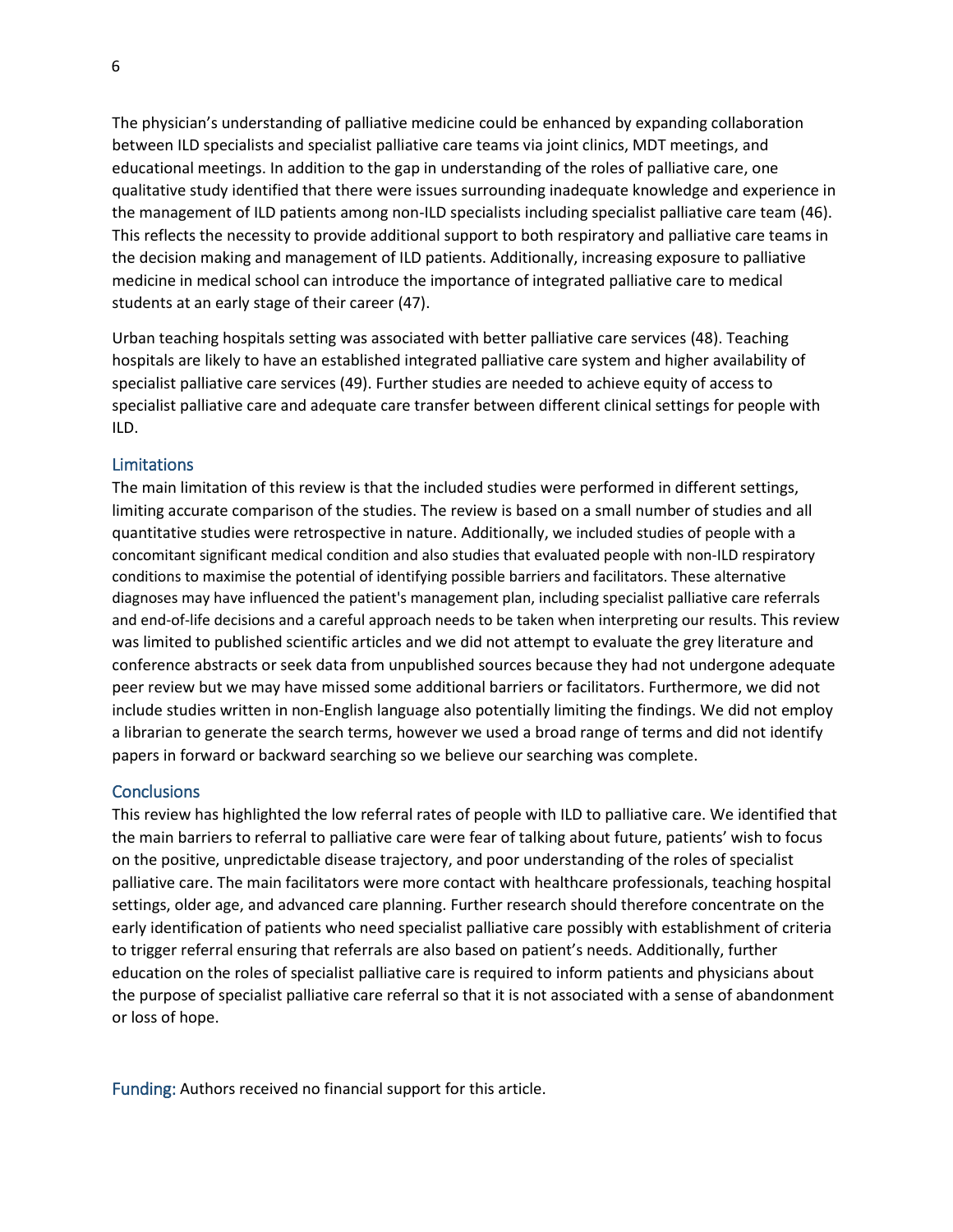Conflict of interest statement: Authors confirm that we have no conflicts of interest to disclose.

| Inclusion criteria       |                                                                                                                                                                                                              |
|--------------------------|--------------------------------------------------------------------------------------------------------------------------------------------------------------------------------------------------------------|
| <b>Participants</b>      | Studies of adult participants with interstitial lung disease<br>▪                                                                                                                                            |
|                          | Studies of participants who are family caregivers and/or<br>٠<br>healthcare professionals caring for patients with interstitial<br>lung disease                                                              |
| <b>Outcomes</b>          | Any outcomes which reports issues surrounding access to<br>٠<br>specialist palliative care services, including referral rates,<br>timing of referrals and barriers and facilitators to referring<br>patients |
| <b>Study designs</b>     | Both quantitative and qualitative studies<br>▪                                                                                                                                                               |
| <b>Publication types</b> | Full texts and English language<br>٠                                                                                                                                                                         |
| Evelusion eritorio       |                                                                                                                                                                                                              |

**Exclusion criteria**

Conference abstracts, review articles, comments, and editorials Studies written in non-English language

*Table 1Inclusion and exclusion criteria*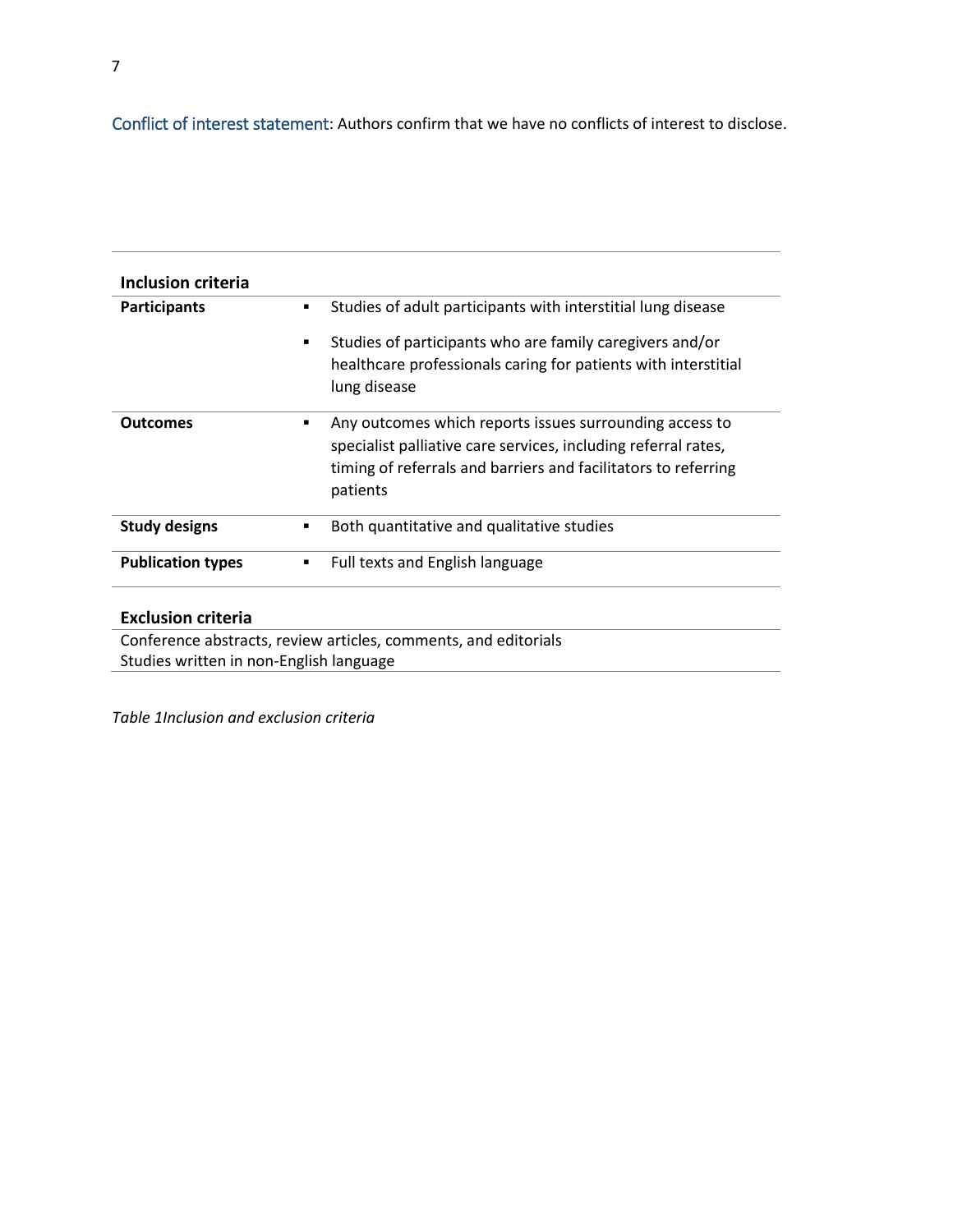| Author,<br>Year      | Aim                                                                                                                                                        | Sample                                                                                                               | Design       | <b>Method</b>                                              | Key finding of the study                                                                                                                                                                                                                                                                                                                                                                                                                                                                                                                                                                                                                                              |
|----------------------|------------------------------------------------------------------------------------------------------------------------------------------------------------|----------------------------------------------------------------------------------------------------------------------|--------------|------------------------------------------------------------|-----------------------------------------------------------------------------------------------------------------------------------------------------------------------------------------------------------------------------------------------------------------------------------------------------------------------------------------------------------------------------------------------------------------------------------------------------------------------------------------------------------------------------------------------------------------------------------------------------------------------------------------------------------------------|
| McVeigh,<br>2018(25) | To explore generalist and specialist<br>palliative care for people with non-<br>malignant lung diseases.                                                   | Bereaved carers<br>n=17; Health care<br>professionals n=18<br>(Northern Ireland)                                     | Qualitative  | Semi-structured<br>interview and<br>focus group            | Barriers: poor understanding of the roles of palliative care from healthcare<br>$\blacksquare$<br>professionals and prognostic uncertainty<br>Variations in generalist and specialist palliative care provision<br>٠                                                                                                                                                                                                                                                                                                                                                                                                                                                  |
| Rush,<br>2017(29)    | To explore palliative care access for IPF<br>patients undergoing mechanical<br>ventilation compared with lung cancer                                       | IPF n=3166<br>(USA)                                                                                                  | Quantitative | Retrospective<br>analysis of<br>database                   | 408 (12.9%) had a palliative care input<br>٠.<br>Older age, urban teaching hospital settings, DNR status and West and Midwest<br>٠<br>areas were associated with increased palliative care access<br>Factors associated with less PC access: Hispanic race and missing race were<br>٠<br>associated with less PC referrals compared with white race<br>$\blacksquare$<br>Significant increase in number of PC referrals from 2006 to 2012                                                                                                                                                                                                                             |
| Lindell,<br>2017(33) | To understand the palliative care<br>needs in IPF patients and their<br>caregivers                                                                         | IPF patients n=5<br>Family caregivers n=5;<br>Family caregivers of<br>deceased IPF patients<br>n=3 (Pittsburgh, USA) | Qualitative  | Thematic analysis<br>of focus group                        | There is a high symptom burden (psychological and physical) for both patients and<br>$\blacksquare$<br>caregivers<br>$\blacksquare$<br>Hesitancy to engage in palliative care due to fear of talking about future, wish to<br>focus on the positive, confusion about roles of palliative care                                                                                                                                                                                                                                                                                                                                                                         |
| Liang,<br>2017(32)   | To examine frequency and timing of<br>palliative care referral in IPF patients<br>admitted to ICU                                                          | IPF n=106<br>(USA)                                                                                                   | Quantitative | Retrospective<br>review of<br>patients' medical<br>records | 84% of ICU admission were due to acute respiratory deterioration.<br>٠<br>27 (25%) patients received a formal palliative care referral. Of 27, four referrals<br>٠<br>made prior to ICU admission.<br>$\blacksquare$<br>82 (77%) patients died in ICU                                                                                                                                                                                                                                                                                                                                                                                                                 |
| Ahmadi,<br>2016(11)  | To examine end-of-life care and<br>symptom prevalence in oxygen-<br>dependent fibrotic-interstitial lung<br>disease compared with lung cancer<br>patients. | ILD n=285<br>Lung cancer<br>n=10,822<br>(Sweden)                                                                     | Quantitative | Retrospective<br>analysis of the<br>database               | Death of ILD patients were more likely to be 'unexpected' (15% vs. 4%, p<0.001).<br>$\blacksquare$<br>EOL discussion with patients and their families were less likely to occur (41% vs.<br>59%, p<0.001 and 52% vs. 73%, p<0.001).<br>The difference in palliative care team consultation between IPF and lung cancer<br>٠<br>patients was not statistically significant (6% vs. 19%, p=0.655).<br>An infrequent usage of validated symptom scale for pain and other symptoms (13%<br>$\blacksquare$<br>vs. 28%, p<0.001 and 8% vs. 14%, p=0.004, respectively) in ILD patients<br>IPF patients were more likely to have unrelieved breathlessness, pain and anxiety |
| Rajala,<br>2016(30)  | To examine end of life care in patients<br>with IPF                                                                                                        | Deceased IPF<br>patients n=59<br>(Finland)                                                                           | Quantitative | Retrospective<br>healthcare<br>documentation<br>review     | No documented specialist palliative care was identified. Only 1 patient was referred<br>$\blacksquare$<br>to a hospice<br>Concurrent life-prolonging treatment and EOL treatment<br>٠<br>19 (32%) had documented EOL decisions. 74% of EOL decisions were made in the<br>٠<br>last 3 days of life                                                                                                                                                                                                                                                                                                                                                                     |
| Brown,<br>2016(28)   | To explore palliative care for patients<br>with ILD and COPD who die in<br>intensive care unit compared with lung<br>cancer                                | ILD n=79; COPD<br>n=592; Lung cancer<br>$n = 158$<br>(Seattle, USA)                                                  | Quantitative | Retrospective<br>review of<br>patients' medical<br>records | No statistical difference in palliative care consultation (OR 0.87, 95% CI 0.33-2.28,<br>$\blacksquare$<br>p=0.771).<br>An inadequate documented pain assessment (OR 0.43, 95% CI 0.19-0.97, p=0.043)<br>$\blacksquare$<br>in the last 24 hours of life.<br>DNR order and documented discussion of prognosis were less likely to occur (OR<br>٠<br>0.40, 95% CI 0.19-0.86 and OR 0.36, 95% CI 0.19-0.66, respectively) compared with<br>cancer patients                                                                                                                                                                                                               |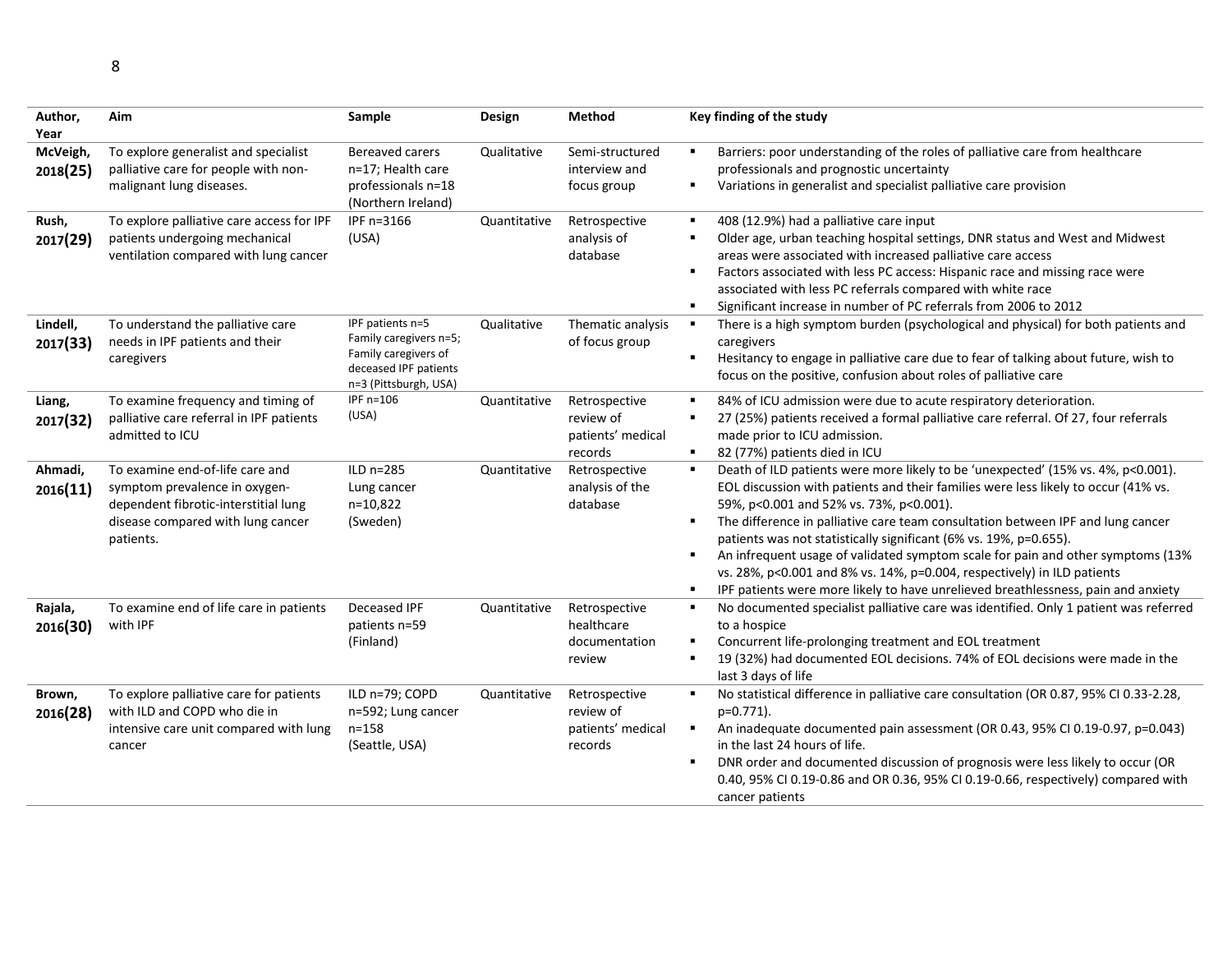| Lindell,<br>2015(27) | To investigate timing of palliative care<br>referrals in patients with IPF                           | Total n=404<br>Known location of<br>death n=277;<br>unknown location of<br>death n=127<br>(Pittsburgh, USA) | Quantitative | Retrospective<br>analysis of a<br>clinical database   | $\blacksquare$<br>$\blacksquare$ | 13.7% of patients who died in hospital received a formal palliative care<br>consultation.<br>A correlation between the time of PC referral and the time of death (r=0.99,<br>p<0.001), indicating that palliative input occurred close to time of death.<br>Deceased people who received palliative care team input had more ILD specialist<br>centre visits (mean: 8.0 visits [SD±6.1]) than patients who did not (mean: 5.2 visits<br>$[SD±5.4]$ ).<br>Patients seen by palliative care were more likely to die in an academic medical<br>centre or hospice. |
|----------------------|------------------------------------------------------------------------------------------------------|-------------------------------------------------------------------------------------------------------------|--------------|-------------------------------------------------------|----------------------------------|----------------------------------------------------------------------------------------------------------------------------------------------------------------------------------------------------------------------------------------------------------------------------------------------------------------------------------------------------------------------------------------------------------------------------------------------------------------------------------------------------------------------------------------------------------------|
| Colman,<br>2015(26)  | To investigate outcome of lung<br>transplant candidate referred to<br>palliative care services       | Total n=308<br>People referred to<br>palliative care n=64<br>(Ontario, Canada)                              | Quantitative | Retrospective<br>analysis of<br>healthcare<br>records | ٠<br>٠                           | 64 (20.7%) was referred to palliative care services<br>Of 64,51 (80%) had a diagnosis of ILD<br>The median timing of palliative care referral from transplant listing was 65 days.<br>The median timing of referral from delisting or death was 32 days.                                                                                                                                                                                                                                                                                                       |
| Bajwah,<br>2012(31)  | To understand the palliative care and<br>end-of-life planning needs in patients<br>with fibrotic ILD | ILD $n=45$<br>(London, UK)                                                                                  | Quantitative | Retrospective<br>review of<br>patients' records       |                                  | 17 (38%) had specialist palliative care input. 4(9%) had both hospital and<br>community palliative care. 28 patients (62%) did not have any palliative care input<br>in their last year of life.<br>Few patients had a preferred place of care (8/45) or place of death (6/45)<br>34 (76%) patients died in the hospital.                                                                                                                                                                                                                                      |

*Table 2 Characteristics of the Included Studies*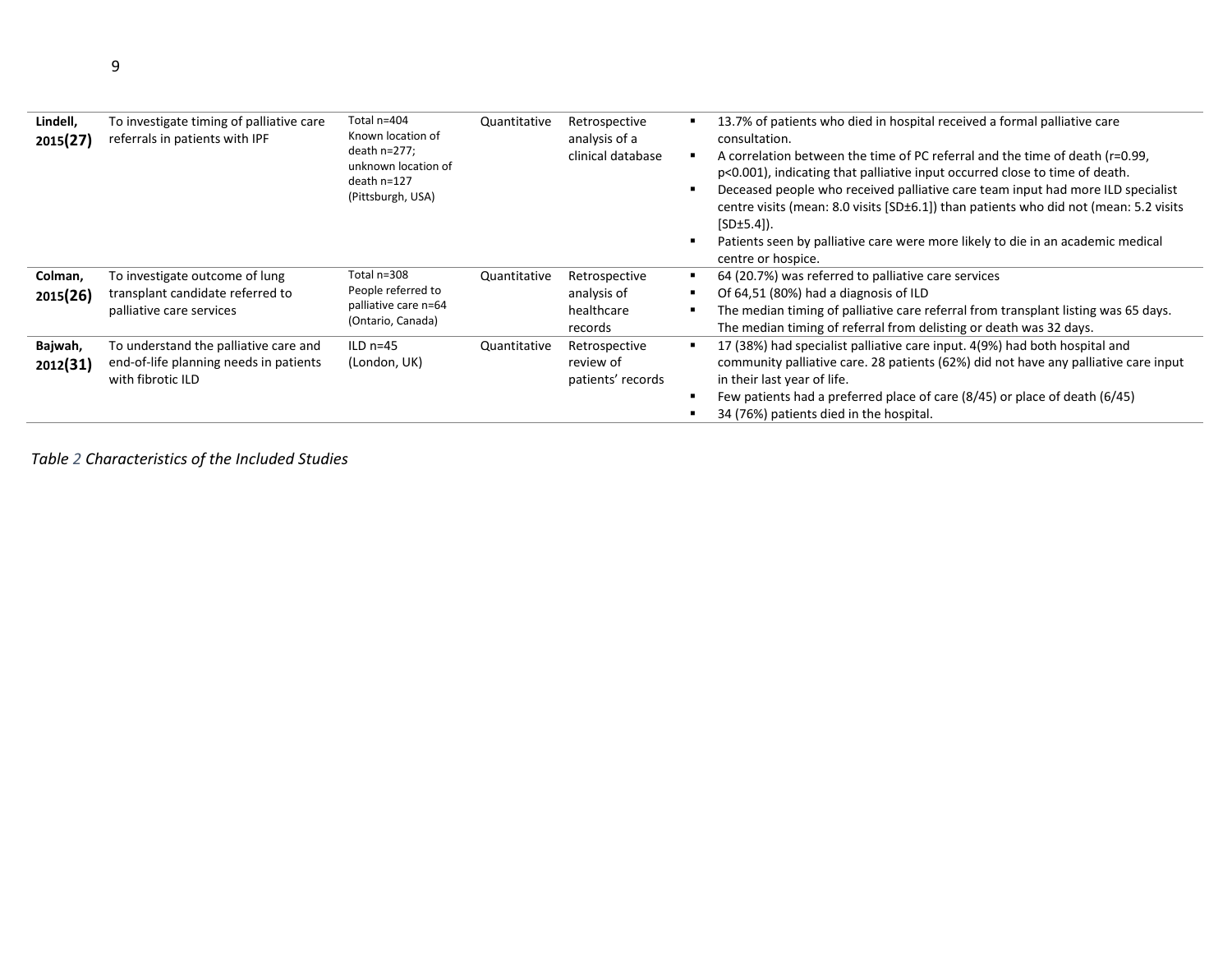| First    | <b>Selection of participants</b>                                                                                    | <b>Confounding measurement</b>                                                                                 | <b>Outcome measurement</b>                                                                                                              |
|----------|---------------------------------------------------------------------------------------------------------------------|----------------------------------------------------------------------------------------------------------------|-----------------------------------------------------------------------------------------------------------------------------------------|
| Author,  |                                                                                                                     |                                                                                                                |                                                                                                                                         |
| Year     |                                                                                                                     |                                                                                                                |                                                                                                                                         |
| Rush,    | ★★☆☆☆                                                                                                               | ★☆                                                                                                             | ***                                                                                                                                     |
| 2017(29) | IPF patients undergoing mechanical ventilation.                                                                     | No comorbidities recorded other than malignancy                                                                | Sensitivity and specificity of palliative care codes are unknown in patients                                                            |
|          |                                                                                                                     | Cause of death not recorded                                                                                    | with IPF (coding error)                                                                                                                 |
| Liang,   | ★★☆☆☆                                                                                                               | ★☆                                                                                                             | ***                                                                                                                                     |
| 2017(32) | IPF patients who was admitted to an ICU. Single centre                                                              | Reasons for hospital and ICU admission explored.                                                               | Outcome collected retrospectively. Palliative care defined as                                                                           |
|          | study                                                                                                               |                                                                                                                | documented evidence a formal consultation.                                                                                              |
| Ahmadi,  | ★★☆☆☆                                                                                                               | ☆☆                                                                                                             | ***                                                                                                                                     |
| 2016(11) | Only oxygen dependent ILD patients, may represent                                                                   | No comorbidities recorded                                                                                      | SPRC collect data retrospectively after patients' deaths (recall bias)                                                                  |
|          | more severe disease only                                                                                            |                                                                                                                | No statistically significant difference in specialist palliative consultations.                                                         |
|          | Of 490 deceased people with IPF, 205 patients were                                                                  |                                                                                                                | However, ILD population (n=285) was significantly smaller than the                                                                      |
|          | excluded as data missing from the SPRC registry                                                                     |                                                                                                                | population of lung cancer (n=10,822). Therefore, it seems possible that<br>these results are due to small sample size of the ILD group. |
| Rajala,  |                                                                                                                     |                                                                                                                |                                                                                                                                         |
|          | ★★★☆☆                                                                                                               | ☆☆                                                                                                             | ★★☆                                                                                                                                     |
| 2016(30) | Includes all patients recruited to a prospective, national                                                          | Comorbidities recorded. 17% of study population had                                                            | Access to individual notes of all patients in registry available as well as                                                             |
|          | clinical registry (2012 to February 2014). Unclear if<br>national registry collects all patient diagnosed with IPF. | cancer. Cause of death was IPF in 42 (71%) of patients.<br>29% died of other causes including cancer (10%) and | death certificates. Outcomes collected retrospectively and required<br>accurate records.                                                |
|          | Likely representative but small sample size.                                                                        | cardiovascular disease (12%)                                                                                   |                                                                                                                                         |
|          |                                                                                                                     |                                                                                                                |                                                                                                                                         |
| Brown,   | ★★☆☆☆                                                                                                               | ★☆                                                                                                             | ***                                                                                                                                     |
| 2016(28) | IPF patients who died in intensive care unit only. Small                                                            | Reasons for hospital and ICU admission not explored                                                            | No statistically significant difference in specialist palliative care                                                                   |
|          | ILD sample size                                                                                                     | Comorbidities not recorded but excluded patients with                                                          | consultations. However, ILD population (n=79) was smaller than the                                                                      |
|          |                                                                                                                     | more than one of COPD, ILD, or lung cancer                                                                     | population of lung cancer (n=158)                                                                                                       |
|          |                                                                                                                     |                                                                                                                |                                                                                                                                         |
| Lindell, | ★★☆☆☆                                                                                                               | ☆☆                                                                                                             | ***                                                                                                                                     |
| 2015(27) | Exclusion of patients where place of death unknown                                                                  | No comorbidities recorded                                                                                      | Death notifications within an 18-hospital network allowed location of                                                                   |
|          | may affect generalization to all IPF patients                                                                       | Cause of death not recorded                                                                                    | significant number of deaths to be identified. Palliative care input defined                                                            |
|          | Single centre study                                                                                                 |                                                                                                                | as a dictated palliative-care consultation.                                                                                             |
| Colman,  | ★★☆☆☆                                                                                                               | ☆ ☆                                                                                                            | ***                                                                                                                                     |
| 2015(26) | Included candidates for lung transplant from multiple                                                               | No specific analysis of ILD (or subgroups)                                                                     | Assessment of the outcomes not described - data extracted by                                                                            |
|          | respiratory conditions. Includes ILD patients but does                                                              | Comorbidities only recorded for people referred to                                                             | appropriately trained member of the team.                                                                                               |
|          | not specify whether IPF or alternative diagnosis.                                                                   | palliative care                                                                                                | Appropriate statistical methods employed                                                                                                |
|          | ILD responsible for majority of palliative care referrals                                                           |                                                                                                                |                                                                                                                                         |
|          | (51 patients; 80%).                                                                                                 |                                                                                                                |                                                                                                                                         |

Single centre study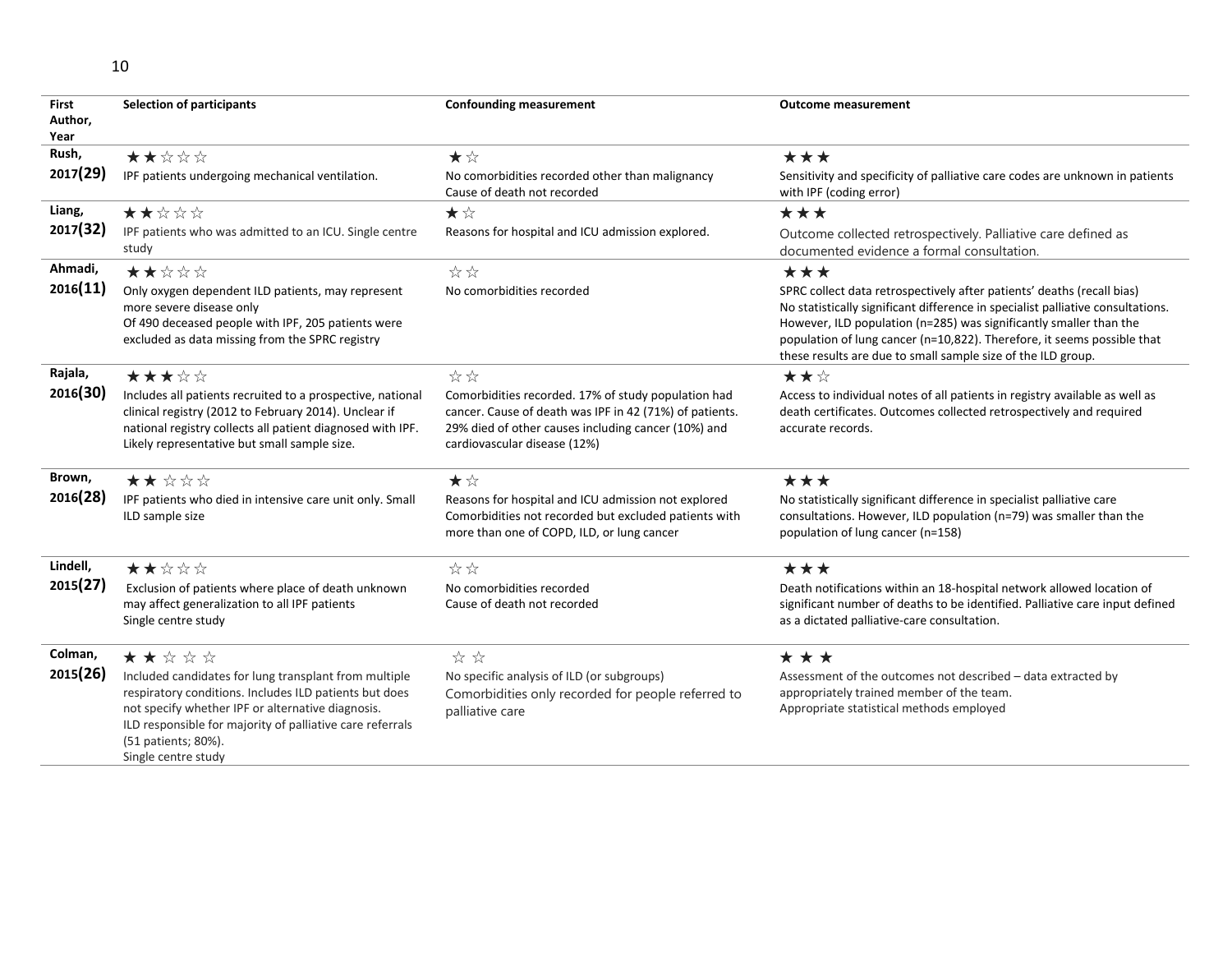| I | I |
|---|---|
|   |   |
|   |   |
|   |   |
|   |   |
|   |   |
|   |   |

| Bajwah,<br>2012(31)      | ★★☆☆☆<br>Two large London (UK) tertiary centres with<br>demographic variation (cultural and socioeconomic)<br>Small sample size                                                                                                              | ☆☆<br>Comorbidities recorded but not controlled<br>Cause of death not recorded                                 | ★★☆<br>Pre-specified data-extraction sheet collected outcomes from individual<br>patient note sets. Data collected retrospectively.                                                                                                                                                           |
|--------------------------|----------------------------------------------------------------------------------------------------------------------------------------------------------------------------------------------------------------------------------------------|----------------------------------------------------------------------------------------------------------------|-----------------------------------------------------------------------------------------------------------------------------------------------------------------------------------------------------------------------------------------------------------------------------------------------|
| <b>Qualitative study</b> |                                                                                                                                                                                                                                              |                                                                                                                |                                                                                                                                                                                                                                                                                               |
| McVeigh,<br>2018(25)     | Not specific to IPF population (ILD cause of death for 4<br>out of 17 bereaved carers).<br>Included health care professionals and care givers, taken<br>from 2 sites (1 rural, 1 urban) each in Republic of Ireland<br>and Northern Ireland. | More health-care professionals (18) than care givers (17)<br>Specific IPF/ILD carers not identified in results | Semi-structured interviews with carers. Focus groups undertaken with<br>health care professionals. All data were audio-recorded and then<br>transcribed, analysed using thematic analysis switch coding software used<br>to aid analysis.                                                     |
| Lindell,<br>2017(33)     | May not representative of general IPF population -<br>convenience sampling (selection bias)<br>Single centre study                                                                                                                           | More care-givers (8) than patients (5)                                                                         | Audio recording of focus groups; appropriate size (3-5 participants per<br>group). Coding software used to identify major concepts/themes, multiple<br>coders used to identify themes. No discussion of whether number of focus<br>groups was sufficient to identify all themes (saturation). |

*Table* 3 *Quality assessment of included studies*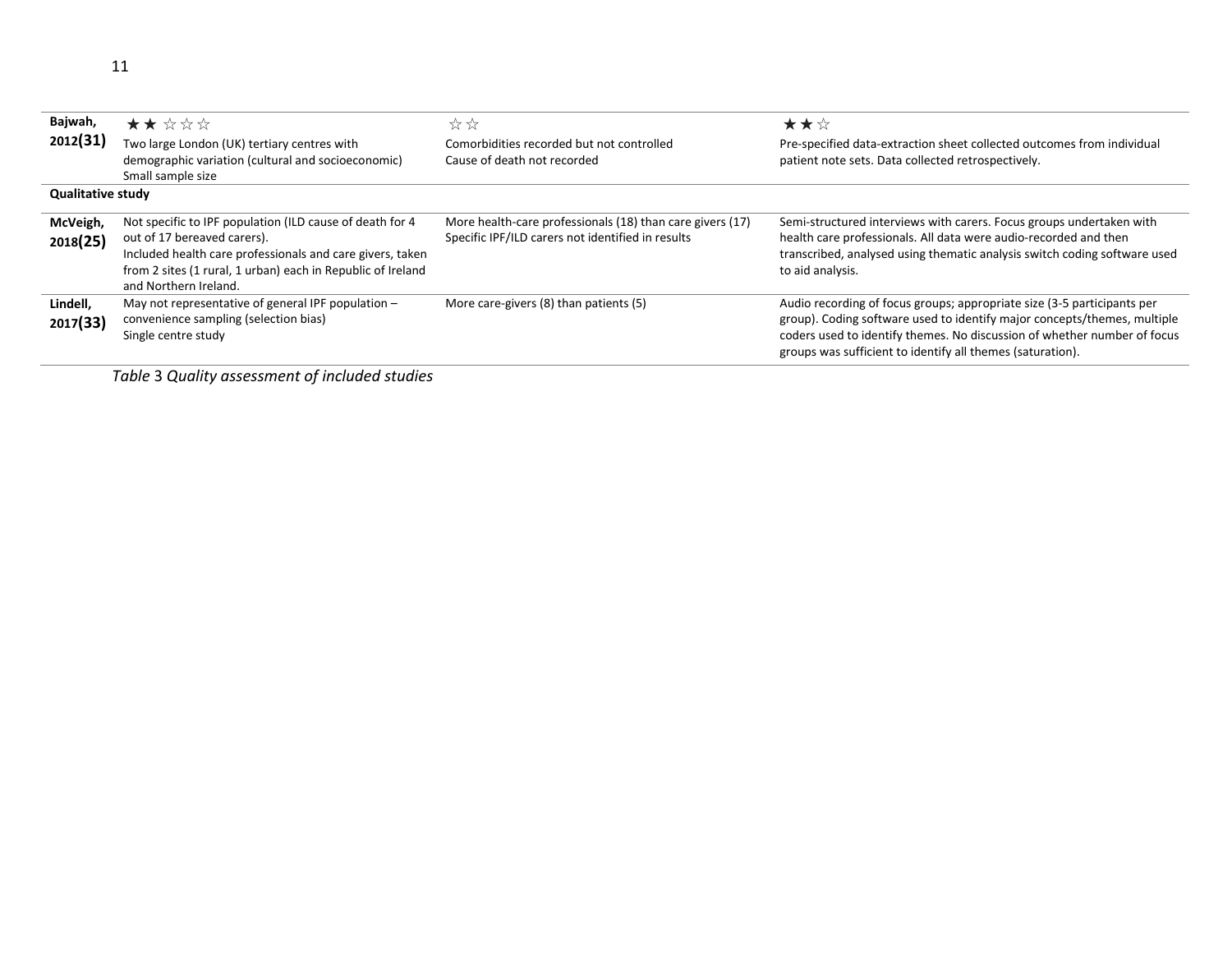# References

1. Navaratnam V, Fleming KM, West J, et al. The rising incidence of idiopathic pulmonary fibrosis in the U.K. *Thorax*. 2011;66(6):462-7.

2. Higginson IJ, Reilly CC, Bajwah S, et al. Which patients with advanced respiratory disease die in hospital? A 14-year population-based study of trends and associated factors. *BMC Med*. 2017;15(1):19.

3. Raghu G, Rochwerg B, Zhang Y, et al. An Official ATS/ERS/JRS/ALAT Clinical Practice Guideline: Treatment of Idiopathic Pulmonary Fibrosis. An Update of the 2011 Clinical Practice Guideline. *Am J Respir Crit Care Med*. 2015;192(2):e3-19.

4. Fernandez Perez ER, Daniels CE, Schroeder DR, et al. Incidence, prevalence, and clinical course of idiopathic pulmonary fibrosis: a population-based study. *Chest.* 2010;137(1):129-37.

5. Ley B, Collard HR, King TE, Jr. Clinical course and prediction of survival in idiopathic pulmonary fibrosis. *Am J Respir Crit Care Med*. 2011;183(4):431-40.

6. Adegunsoye A, Strek ME. Therapeutic Approach to Adult Fibrotic Lung Diseases. *Chest.* 2016;150(6):1371-86.

7. Swigris JJ, Stewart AL, Gould MK, et al. Patients' perspectives on how idiopathic pulmonary fibrosis affects the quality of their lives. Health Qual Life Outcomes. 2005;3:61.

8. Russell AM, Ripamonti E, Vancheri C. Qualitative European survey of patients with idiopathic pulmonary fibrosis: patients' perspectives of the disease and treatment. *BMC Pulm Med*. 2016;16:10.

9. Holland AE, Fiore JF, Jr., Bell EC, et al. Dyspnoea and comorbidity contribute to anxiety and depression in interstitial lung disease. *Respirology*. 2014;19(8):1215-21.

10. Carvajalino S, Reigada C, Johnson MJ, et al. Symptom prevalence of patients with fibrotic interstitial lung disease: a systematic literature review. *BMC Pulm Med*. 2018;18(1):78.

11. Ahmadi Z, Wysham NG, Lundstrom S, et al. End-of-life care in oxygen-dependent ILD compared with lung cancer: a national population-based study. *Thorax*. 2016;71(6):510-6.

12. Delibegovic A, Sinanovic O, Galic G, et al. The Influence of Palliative Care on Quality of Life in Patients with Lung Cancer. *Mater Sociomed*. 2016;28(6):420-3.

13. Higginson IJ, Bausewein C, Reilly CC, et al. An integrated palliative and respiratory care service for patients with advanced disease and refractory breathlessness: a randomised controlled trial. *Lancet Respir Med*. 2014;2(12):979-87.

14. Irwin KE, Greer JA, Khatib J, et al. Early palliative care and metastatic non-small cell lung cancer: potential mechanisms of prolonged survival. *Chron Respir Dis*. 2013;10(1):35-47.

15. National Institute for Health and Care Excellence. Idiopathic pulmonary fibrosis in adults: diagnosis and management. Clinical guideline [CG163].www.nice.org.uk/guidance/cg163 (accessed 5 Jul 2018)

16. Kreuter M, Bendstrup E, Russell AM, et al. Palliative care in interstitial lung disease: living well. *Lancet Respir Med*. 2017;5(12):968-80.

17. Lancaster H, Finlay I, Downman M, et al. Commissioning of specialist palliative care services in England. *BMJ Support Palliat Care*. 2018;8(1):93-101.

18. Bergenholtz H, Holge-Hazelton B, Jarlbaek L. Organization and evaluation of generalist palliative care in a Danish hospital. *BMC Palliat Care*. 2015;14:23.

19. Bajwah S, Ross JR, Peacock JL, et al. Interventions to improve symptoms and quality of life of patients with fibrotic interstitial lung disease: a systematic review of the literature. *Thorax*. 2013;68(9):867-79.

20. Boland J, Martin J, Wells AU, et al. Palliative care for people with non-malignant lung disease: summary of current evidence and future direction. *Palliat Med*. 2013;27(9):811-6.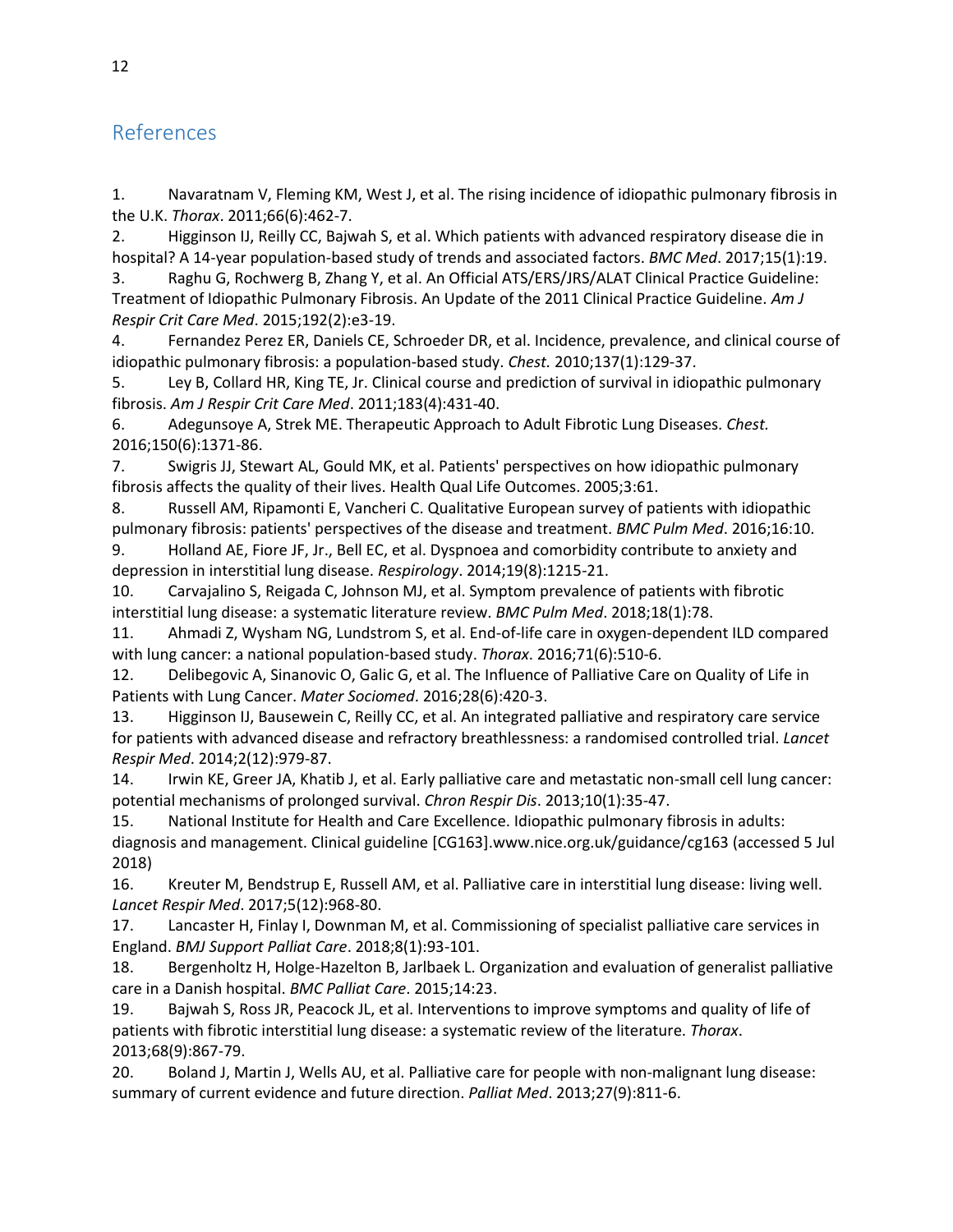21. JPT H, S G. Cochrane Handbook for Systematic Reviews of Interventions: The Cochrane Collaboration 2011. www.handbook.cochrane.org (accessed 1 Sep 2017).

22. Moher D, Liberati A, Tetzlaff J, et al. Preferred reporting items for systematic reviews and metaanalyses: the PRISMA statement. *PLoS Med.* 2009;6(7):e1000097.

23. Wells. G, Shea. B, O'Connell. D, et al. The Newcastle-Ottawa Scale (NOS) for assessing the quality of nonrandomised studies in meta-analyses. www.ohri.ca/programs/clinical\_epidemiology/oxford.asp (accessed 1 Oct 2017).

24. CASP Qualitative Checklist: Critical Appraisal Skills Programme 2017. [www.casp-uk.net/casp](http://www.casp-uk.net/casp-tools-checklists)[tools-checklists](http://www.casp-uk.net/casp-tools-checklists) (accessed 1 Oct 2017).

25. Veigh CM, Reid J, Larkin P, et al. The provision of generalist and specialist palliative care for patients with non-malignant respiratory disease in the North and Republic of Ireland: a qualitative study. *BMC Palliat Care*. 2017;17(1):6.

26. Colman R, Singer LG, Barua R, et al. Outcomes of lung transplant candidates referred for comanagement by palliative care: A retrospective case series. *Palliat Med.* 2015;29(5):429-35.

27. Lindell KO, Liang Z, Hoffman LA, et al. Palliative care and location of death in decedents with idiopathic pulmonary fibrosis. *Chest*. 2015;147(2):423-9.

28. Brown CE, Engelberg RA, Nielsen EL, et al. Palliative Care for Patients Dying in the Intensive Care Unit with Chronic Lung Disease Compared with Metastatic Cancer. *Ann Am Thorac Soc*. 2016;13(5):684- 9.

29. Rush B, Berger L, Celi LA. Access to Palliative Care for Patients Undergoing Mechanical Ventilation With Idiopathic Pulmonary Fibrosis in the United States. *Am J Hosp Palliat Care*. 2017:1049909117713990.

30. Rajala K, Lehto JT, Saarinen M, et al. End-of-life care of patients with idiopathic pulmonary fibrosis. *BMC Palliat Care.* 2016;15(1):85.

31. Bajwah S, Higginson IJ, Ross JR, et al. Specialist palliative care is more than drugs: a retrospective study of ILD patients. *Lung.* 2012;190(2):215-20.

32. Liang Z, Hoffman LA, Nouraie M, et al. Referral to Palliative Care Infrequent in Patients with Idiopathic Pulmonary Fibrosis Admitted to an Intensive Care Unit. *Journal of Palliative Medicine*. 2017;20(2):134-40.

33. Lindell KO, Kavalieratos D, Gibson KF, et al. The palliative care needs of patients with idiopathic pulmonary fibrosis: A qualitative study of patients and family caregivers. *Heart Lung.* 2017;46(1):24-9.

34. The British Thoracic Society Interstitial Lung Disease Registry Programme Annual Report 2015/16. 2016;8(2):12. https://www.brit-thoracic.org.uk/standards-of-care/lung-disease-registries/btsild-registry (accessed 5 Jul 2018).

35. Beernaert K, Cohen J, Deliens L, et al. Referral to palliative care in COPD and other chronic diseases: a population-based study. *Respir Med*. 2013;107(11):1731-9.

36. Kendall M, Carduff E, Lloyd A, et al. Different Experiences and Goals in Different Advanced Diseases: Comparing Serial Interviews With Patients With Cancer, Organ Failure, or Frailty and Their Family and Professional Carers. *Journal of Pain and Symptom Management*. 2015;50(2):216-24.

37. Cheang MH, Rose G, Cheung CC, et al. Current challenges in palliative care provision for heart failure in the UK: a survey on the perspectives of palliative care professionals. *Open heart*. 2015;2(1):e000188.

38. Pontin D, Jordan N. Issues in prognostication for hospital specialist palliative care doctors and nurses: a qualitative inquiry. *Palliative medicine*. 2013;27(2):165-71.

39. Davies E, Higginson I. The solid facts. Copenhagen: WHO Regional Office for Europe. 2004.

40. Boland JW, Reigada C, Yorke J, et al. The Adaptation, Face, and Content Validation of a Needs Assessment Tool: Progressive Disease for People with Interstitial Lung Disease. *J Palliat Med*. 2016;19(5):549-55.